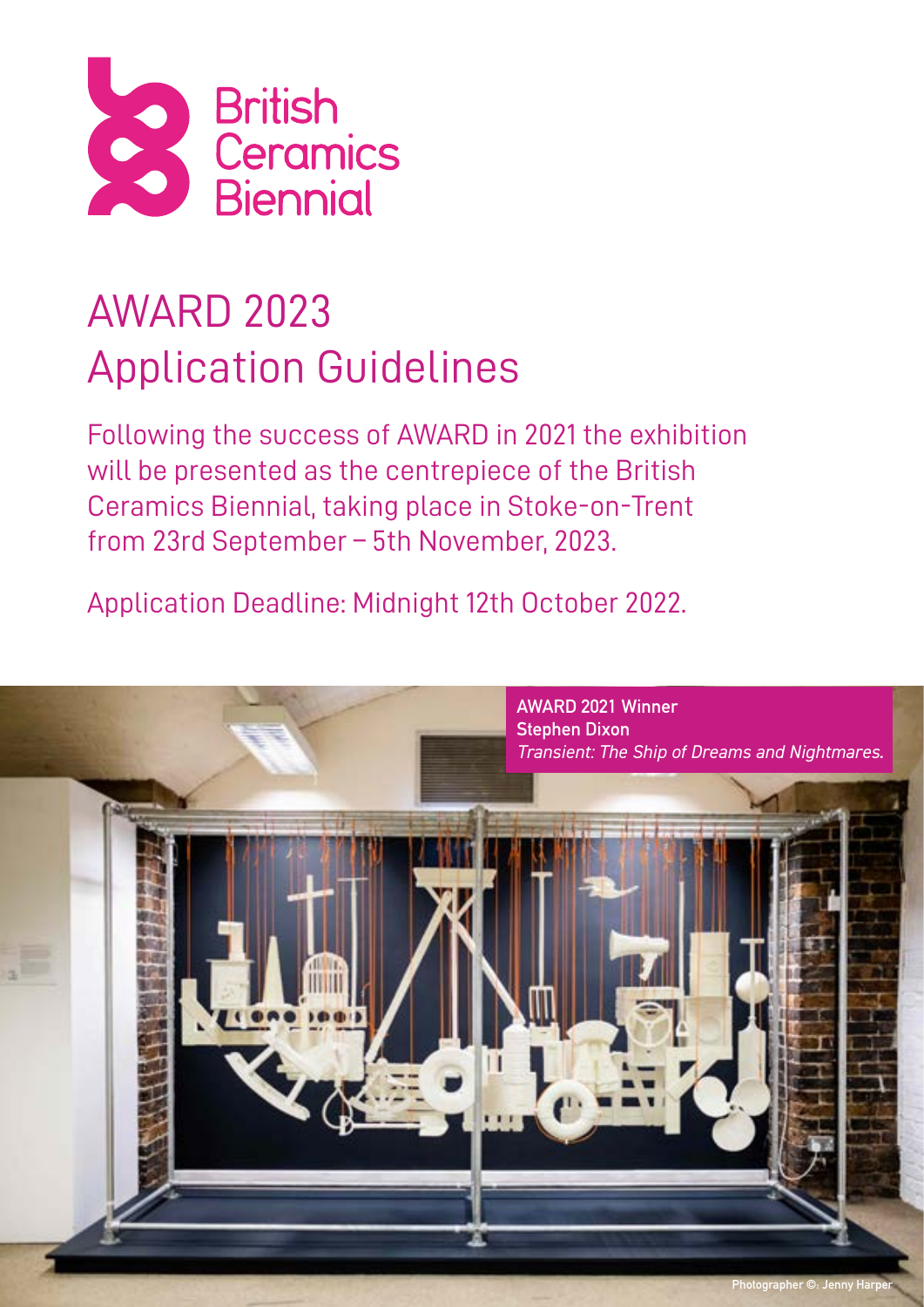

**Photographer ©: Jenny Harper**

### **Contents**

**SPAULS** 

| What is AWARD?                                    | 3               |  |
|---------------------------------------------------|-----------------|--|
| What are the ambitions of AWARD?                  | $\overline{4}$  |  |
| Who is AWARD for?                                 | $\overline{4}$  |  |
| What do the shortlisted applicants receive?       | 5               |  |
| What is expected from the shortlisted applicants? | 5               |  |
| Who is eligible?                                  | 6               |  |
| AWARD 2023 selection panel                        | 6               |  |
| The selection criteria                            | $\overline{7}$  |  |
| Key dates AWARD 2023                              | $\overline{7}$  |  |
| Access support                                    | 8               |  |
| Audio application guidelines                      | 8               |  |
| Audio or video proposal submissions               | 8               |  |
| How to apply                                      | 9               |  |
| Application guidance                              | $10 - 11$       |  |
| Diversity and inclusion                           | 12 <sub>2</sub> |  |
| Frequently asked questions                        | $13 - 15$       |  |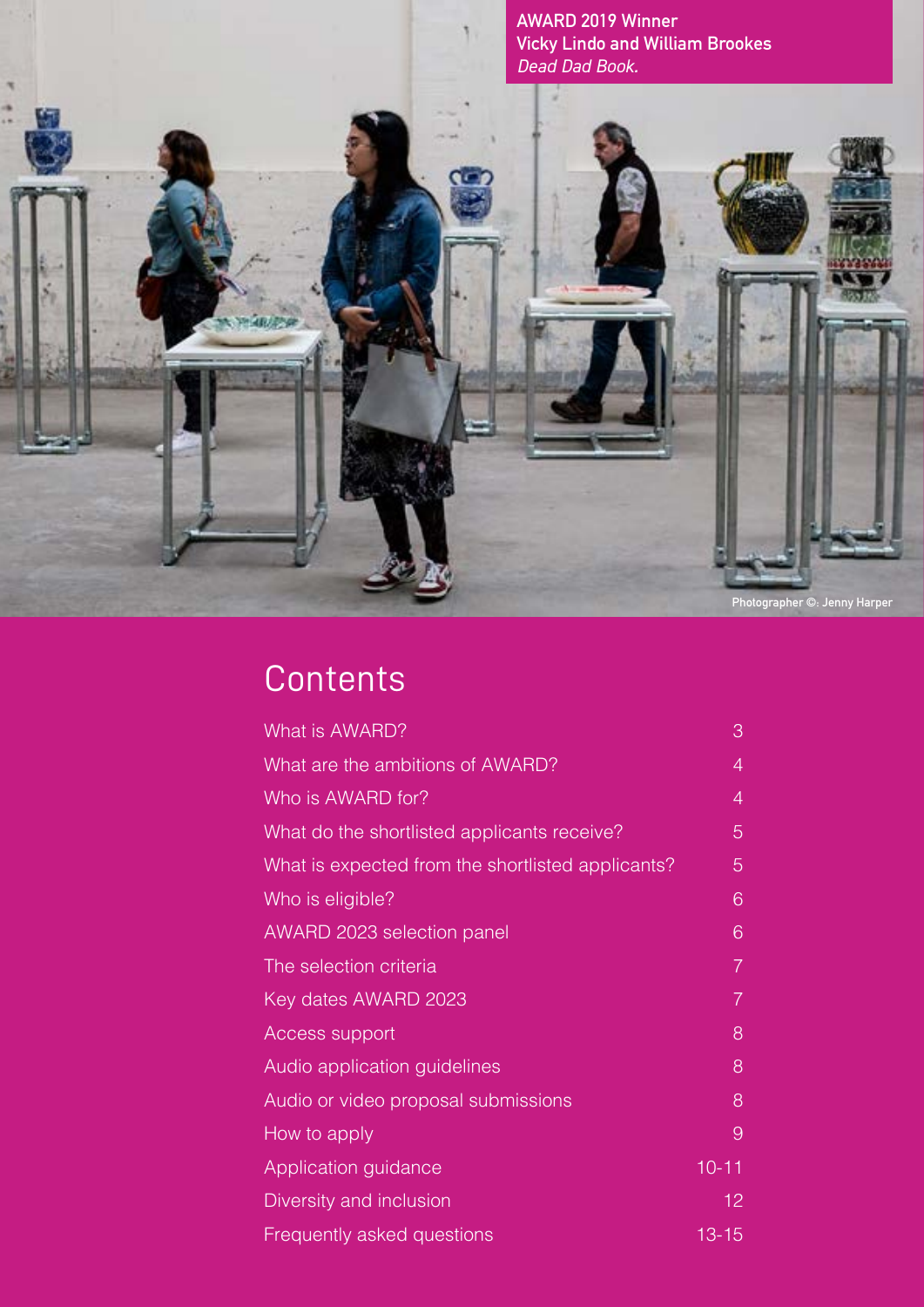### <span id="page-2-0"></span>**What is AWARD?**

"AWARD is the leading exhibition of contemporary ceramic art in the UK. It celebrates ground-breaking, progressive practice and allows artists to challenge themselves and the ceramics status quo.

This headline exhibition of the BCB festival takes audiences on a journey with contemporary ceramics, solidifying the role of clay as a rich material for storytelling, experimentation, playfulness, risk taking and activism."

> – Clare Wood, Artistic Director & Chief Executive, British Ceramics Biennial & AWARD Panel Member

AWARD is the British Ceramics Biennial's headline exhibition. It is a prestigious exhibition formed from an open submission that celebrates the vitality of contemporary ceramics practice in the UK.

A panel of experts who are integral to the growth and innovation of contemporary ceramics come together and select ten artists to exhibit in the BCB festival.

Each selected artist will receive £1,000 towards a presentation of their work as a central component of the 2023 BCB festival. From the ten selected artists, one prize winner is selected, announced and awarded a £10,000 cash prize during the festival.

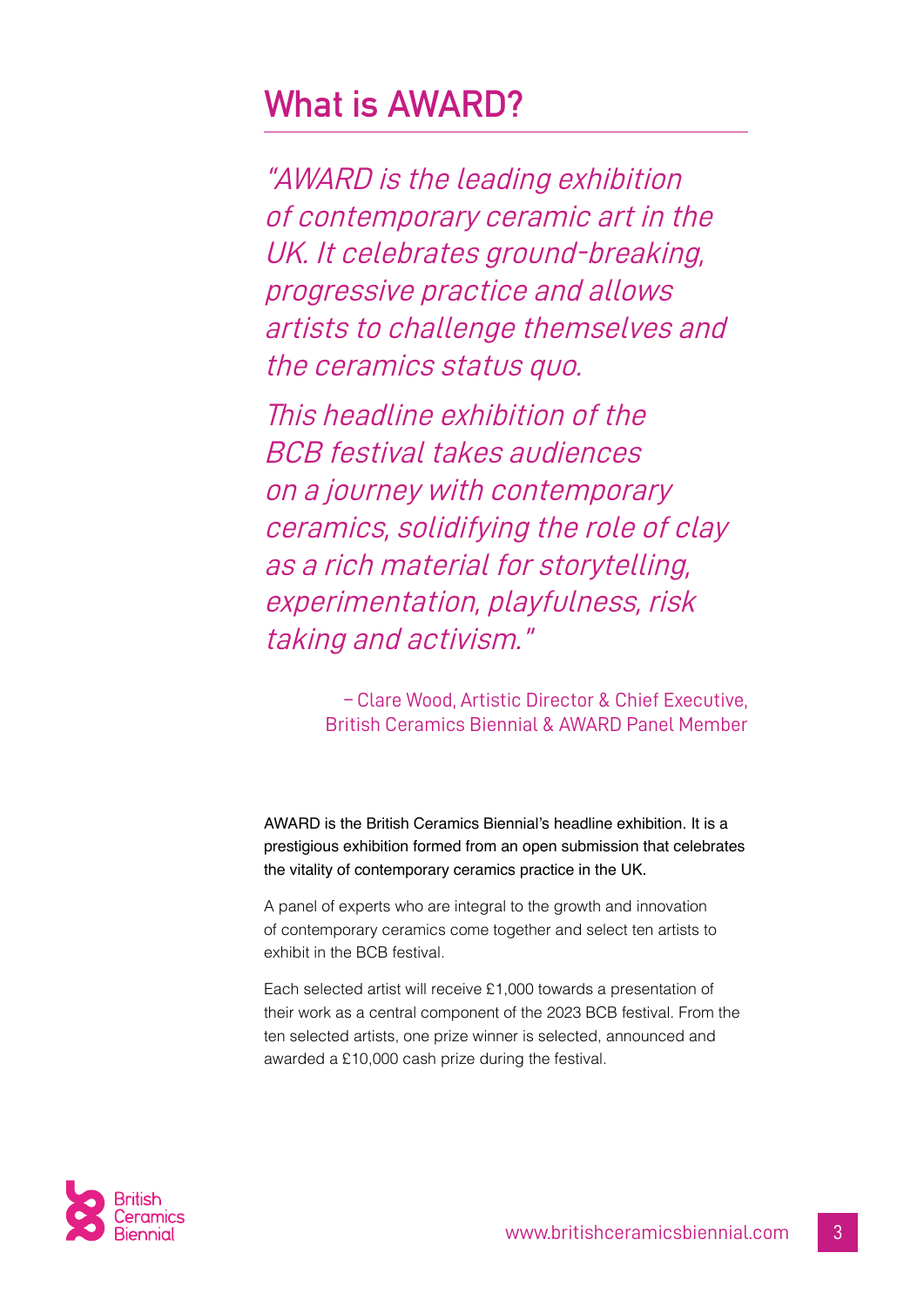### <span id="page-3-0"></span>**What are the ambitions of AWARD?**

- To celebrate artists at a critical moment in their practice
- To platform ambition and creative risk taking within contemporary ceramics
- To acknowledge the talent and achievements of those advancing contemporary practice
- To be diverse and inclusive, reflecting the richness of ceramics practice
- To consider and explore the environmental impact of ceramics practice

# <span id="page-3-1"></span>**Who is AWARD for?**

AWARD invites applications from UK based individual practitioners, collaborators or collectives who use clay as their primary creative material.

The AWARD exhibition seeks to have a positive impact on the practice of the exhibiting artists. We seek to support artists who want to make best use of the opportunity, who may wish to tread new ground, use the momentum of the exhibition to focus or make a step change in their practice or to present work in ways it hasn't previously been experienced.

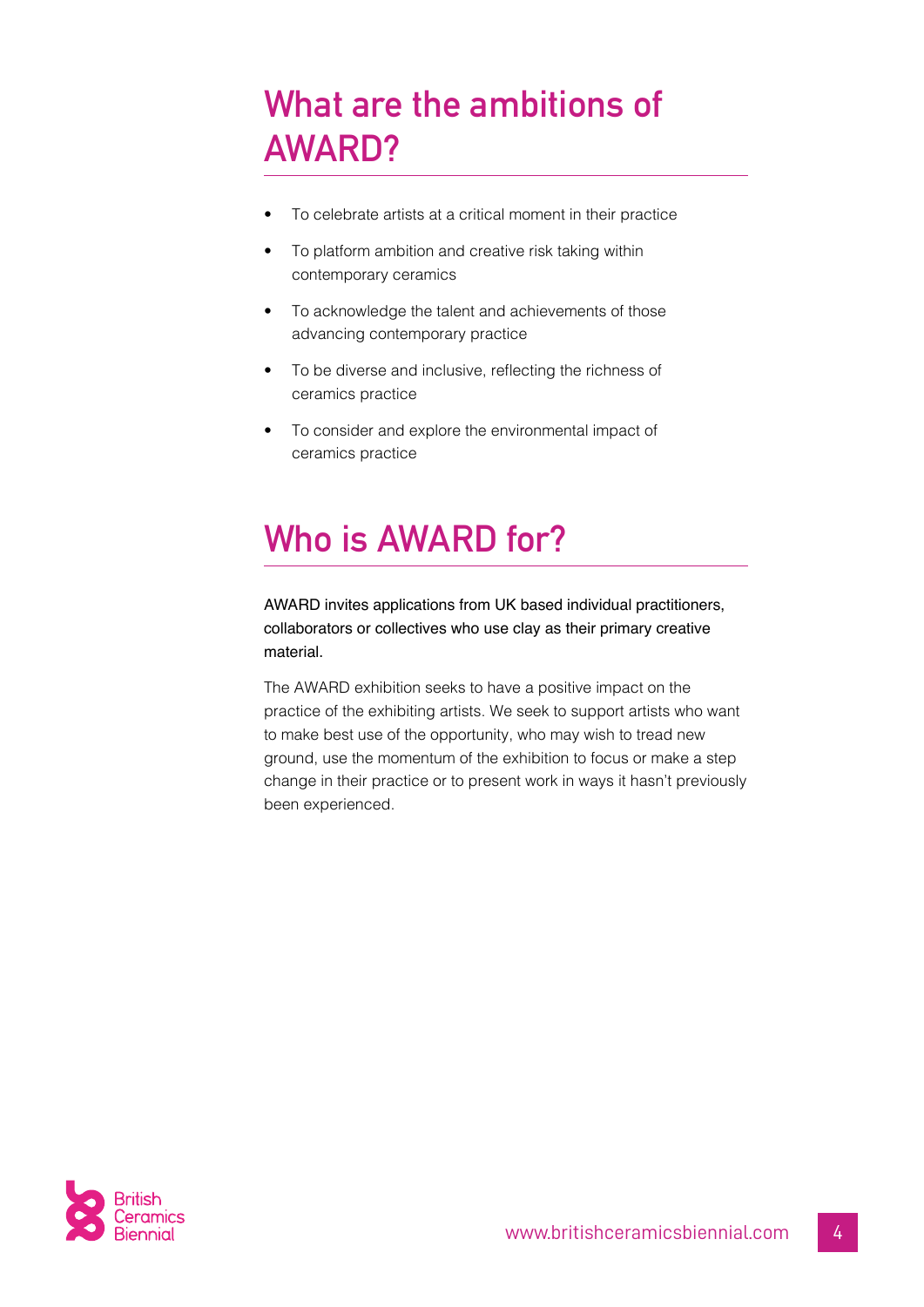### <span id="page-4-0"></span>**What do the shortlisted applicants receive?**

Each of the ten selected artists will receive £1,000 towards the exhibition of their selected work as part of the flagship AWARD exhibition at the 2023 BCB festival.

AWARD exhibitors will benefit from a national PR and marketing campaign, curatorial support, programme management support and one-way (return) transport of exhibits. The AWARD winner will receive a cash prize of £10,000 and a place on the 2025 AWARD selection panel.

They will be invited to exhibit in the 2025 BCB festival and they will benefit from additional marketing.

### <span id="page-4-1"></span>**What is expected from the shortlisted applicants?**

Artists are invited to apply for AWARD by submitting a proposal, which outlines what they wish to exhibit. The artists selected must produce the work in line with their proposal.

The £1,000 fee is provided to facilitate the costs involved in the production of the agreed work. It is understood that the proposal may change through the creative process. Any such changes should be discussed with BCB.

The artists should budget for transporting the work to the BCB exhibition site. Artists are responsible for installing and deinstalling their own exhibit. Reasonable practical support from the BCB team will be provided where possible.

We recognise that artists may wish to propose work that will require additional funding or resource, however, this is not an expectation of the exhibition.

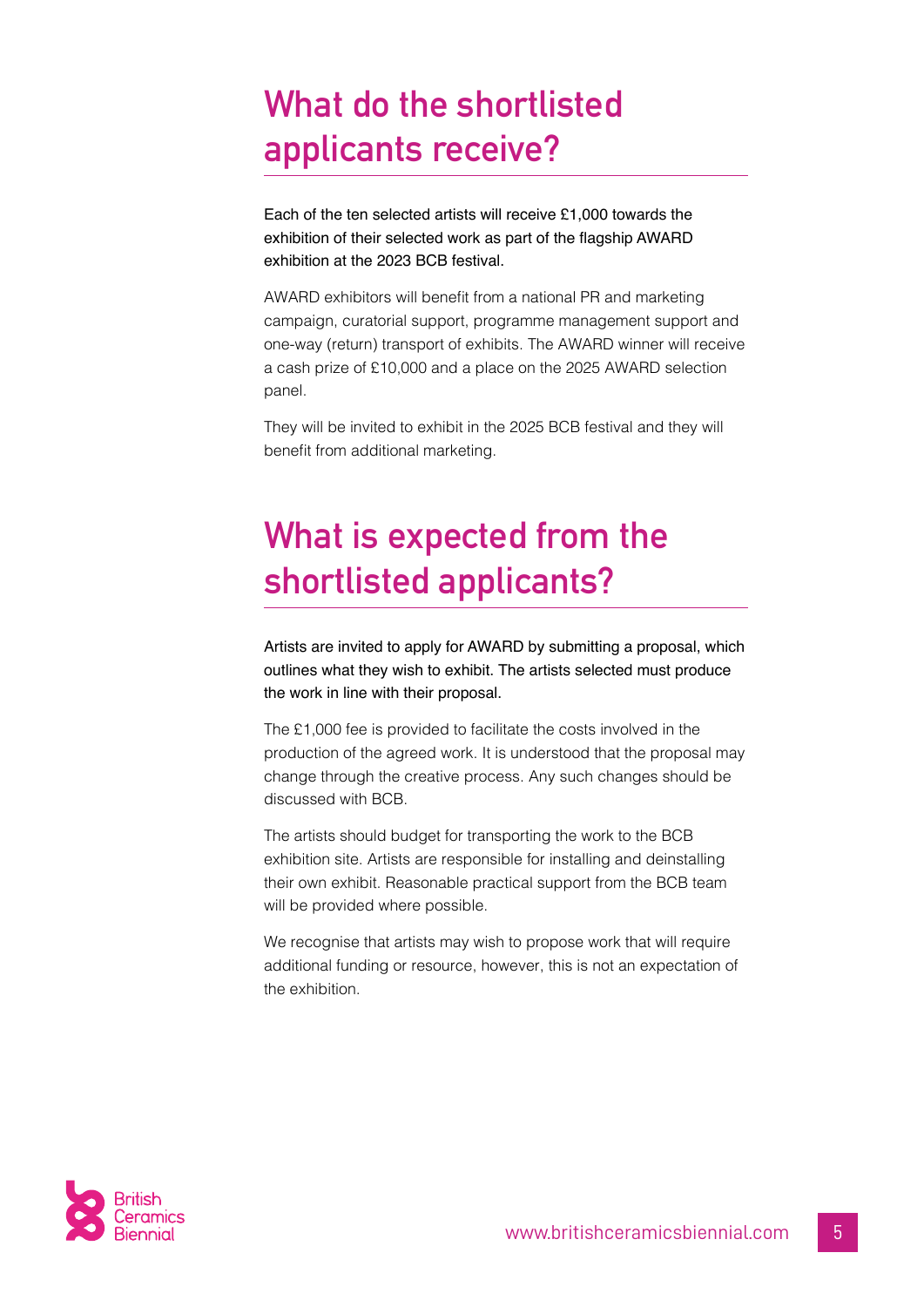# <span id="page-5-0"></span>**Who is eligible?**

- Those based in the UK between January 2020 and September 2023
- Those working as an individual artist, a collective or in collaboration. A collaboration may take place between an artist and arts organisation, between artists or between an artist and community group in the creation of the proposed exhibit
- Those working professionally before September 2020
- Those proposing work that uses clay as the primary medium and is based on the exploration of ceramic process. Areas of practice may include but are not limited to studio pottery, design, socially engaged practice, sculpture, performance, installation, objects, film and audio

ALSO ELIGIBLE: Previous AWARD exhibitors.

If you have any questions regarding eligibility, please get in touch: [apply@britishceramicsbiennial.com](mailto:apply%40britishceramicsbiennial.com?subject=AWARD%202023%20Application)

### <span id="page-5-1"></span>**AWARD 2023 selection panel**

AWARD exhibitors are selected by a panel of leading professionals who are advocates for contemporary art and making, and who bring a variety of perspectives to the decision-making process.

The AWARD 2023 selection panel is:

- Selection panel chairperson: Alun Graves Senior Curator Ceramics and Glass Collections V&A
- Stephen Dixon BCB 2021 AWARD Winner, Artist & Professor Emeritus, Manchester School of Art
- Dr Guan Lee Founder of Grymsdyke Farm, architect and lecturer
- Jenni Lomax Curator, writer and visual arts and education consultant
- Clare Wood Artistic Director & Chief Executive, British Ceramics Biennial

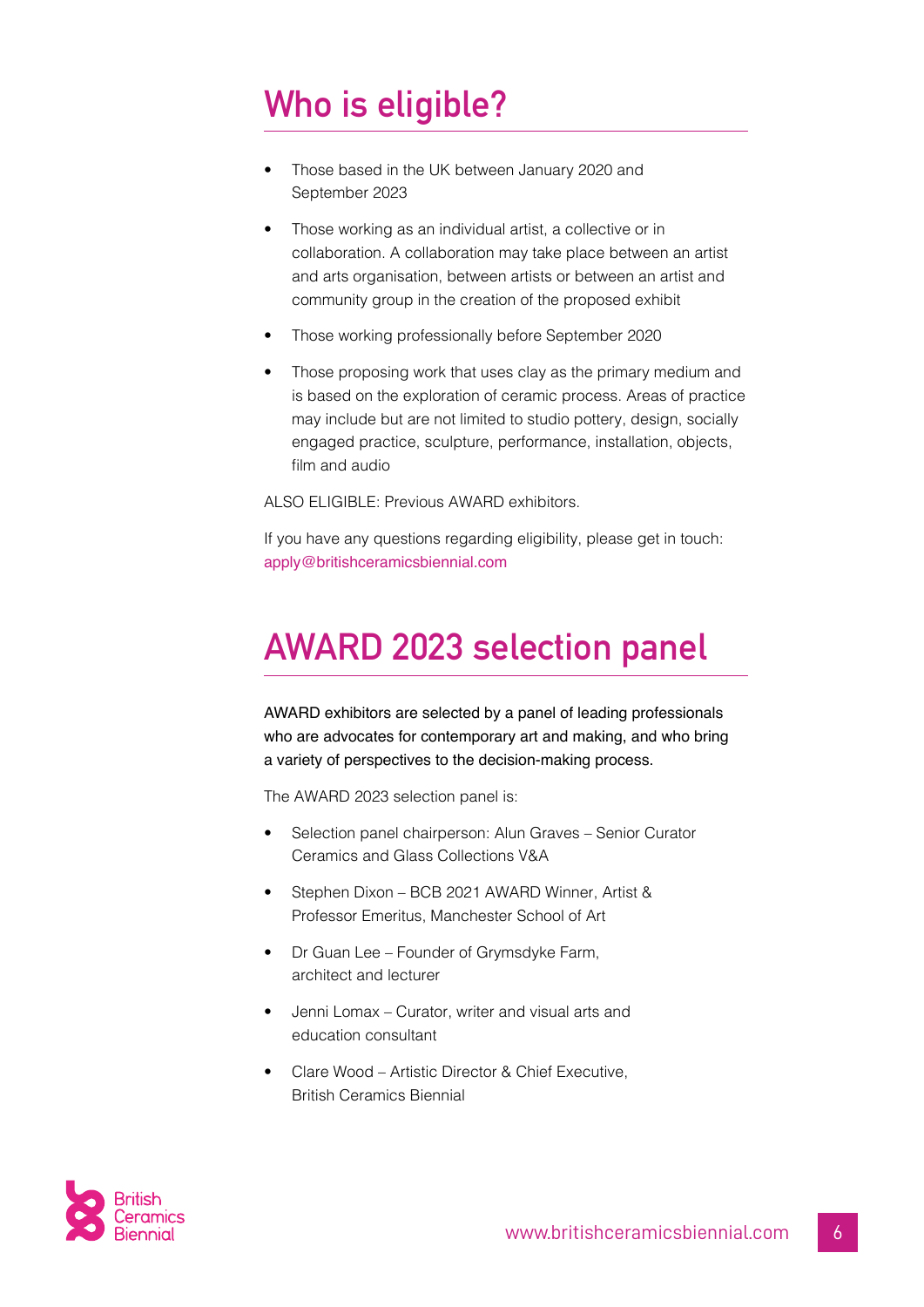### <span id="page-6-0"></span>**The selection criteria**

- The quality of the proposal
- The quality, strength and ambition of the artistic practice
- The potential impact of the proposal on the development of the artists' practice
- The potential for the work to connect with audiences

### <span id="page-6-1"></span>**Key dates AWARD 2023**

| June 2022         | Applications open                                     |
|-------------------|-------------------------------------------------------|
| 12 October 2022   | Deadline for submissions (midnight GMT)               |
| November 2022     | AWARD selection panel meet and<br>candidates informed |
| Jan 2023 onwards  | Studio visits to selected artists                     |
| Mid-August 2023   | Delivery of work to exhibition venue                  |
| 22 September 2023 | Festival launch                                       |
| 23 September 2023 | AWARD exhibition opens to the public                  |
| October 2023      | AWARD winner is announced                             |
| 5 November 2023   | AWARD exhibition closes to public                     |
| Nov/Dec 2023      | Collection and dispersal of artwork                   |

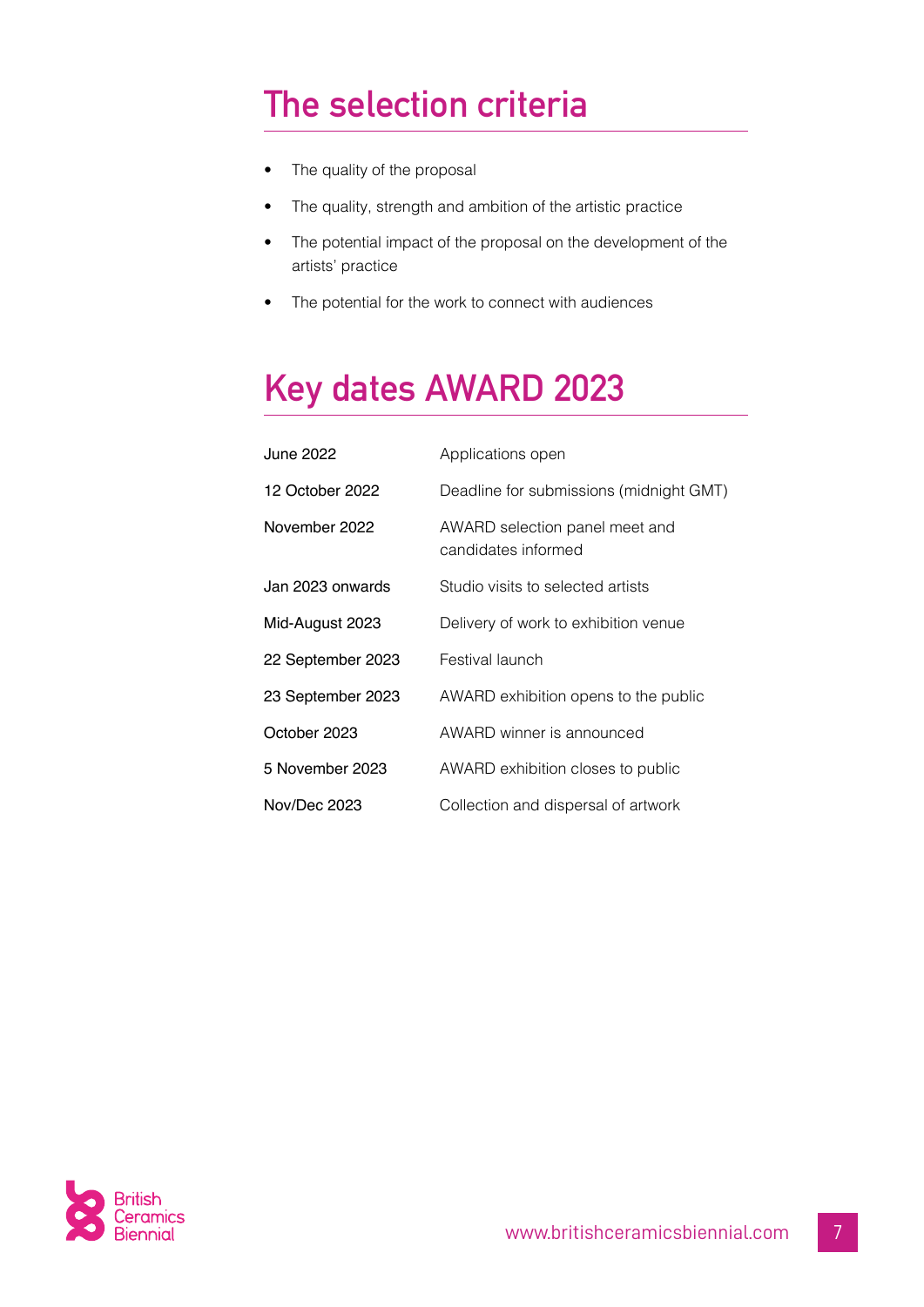### <span id="page-7-0"></span>**Access Support**

Access support is available to individuals who feel they face barriers in making an application.

A BCB team member is available to help with your application or to offer advice in advance of your application. Please email [apply@britishceramicsbiennial.com](mailto:apply%40britishceramicsbiennial.com?subject=AWARD%202023%20Application) to discuss how we can help you.

Please note that the advice we give on making an application is on the eligibility and suitability of your proposal, it will have no bearing on its assessment during the selection panel.

If you are printing the guidelines the application weblinks are found on [page 9](#page-8-0).

### <span id="page-7-1"></span>**Audio application Guidelines**

If you would prefer, we have recorded the application form and guidelines, please click **[here](https://soundcloud.com/british_ceramics_biennial/sets/award-2023-application-guidelines?)** to listen.

### <span id="page-7-2"></span>**Audio or video proposal submissions**

If you prefer to you can submit your application proposal as a six-minute audio or video file.

Details on how to make your audio or video submission is found on [page 11](#page-10-0).

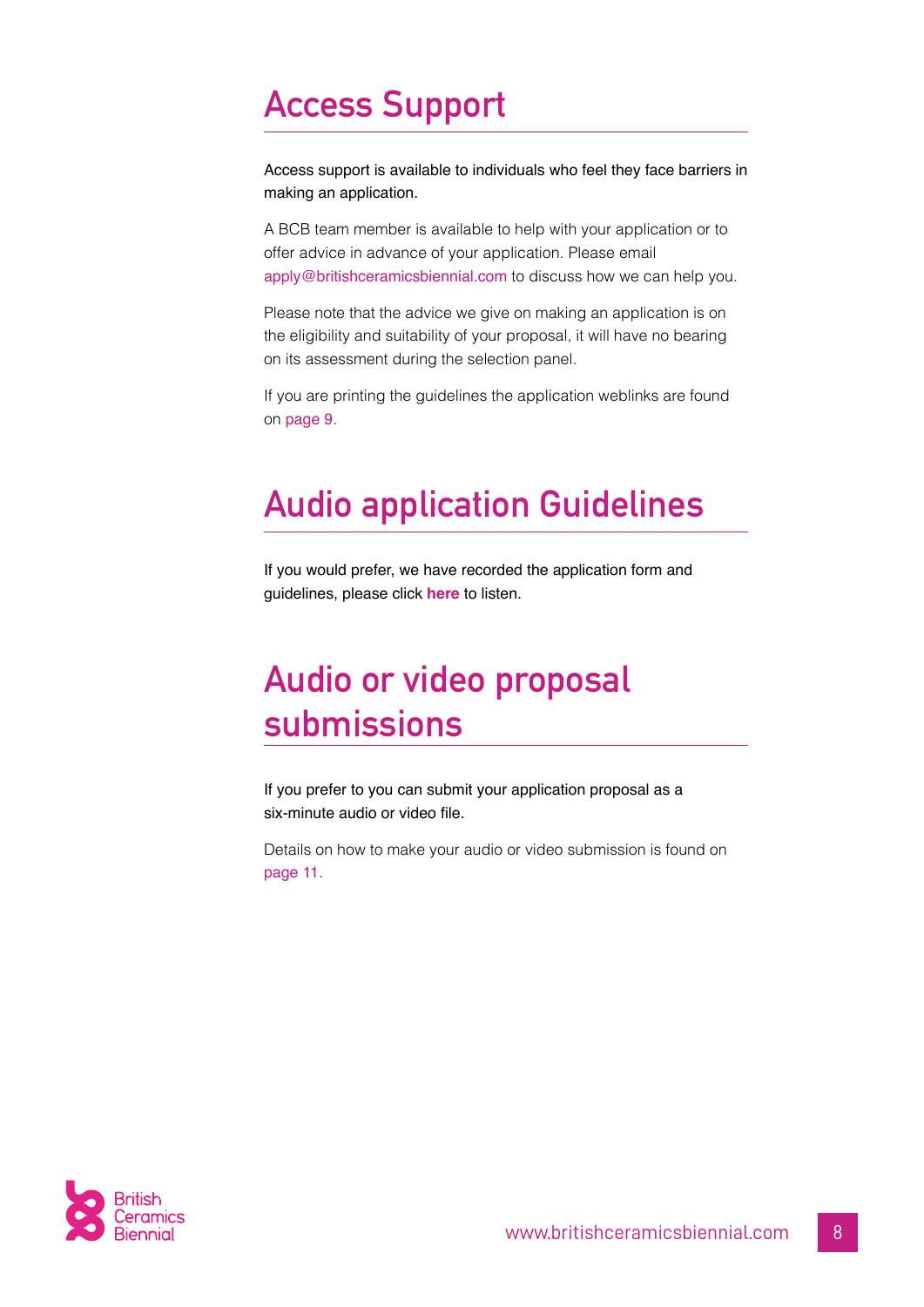# <span id="page-8-0"></span>**How to apply**

Artists are asked to submit short proposals (six-minute recording or 500 words), outlining the work they would like to exhibit if selected.

It is a condition that all work proposed will be current (no more than three years old and must not include graduate or student work).

| <b>Application Items</b>                                                                     | How do I submit this item?                                                                                                                                                                                                        |
|----------------------------------------------------------------------------------------------|-----------------------------------------------------------------------------------------------------------------------------------------------------------------------------------------------------------------------------------|
| Contact Information                                                                          | [ Click here to complete the AWARD<br>2023 contact information form 1                                                                                                                                                             |
| Equality, diversity and<br>inclusion monitoring form                                         | [ Click here to complete the AWARD<br>2023 equality, diversity and inclusion<br>monitoring form ]                                                                                                                                 |
| The application form<br>Your proposal<br>Cost outline<br>Timeline<br>Environmental<br>impact | [ Click here to download the AWARD<br>2023 application form template 1<br>Please complete and upload<br>the Application form template<br>provided to www.wetransfer.com<br>and send them to:<br>apply@britishceramicsbiennial.com |
| Up to 8 supporting files                                                                     |                                                                                                                                                                                                                                   |

| If you are printing the application guidelines please use the<br>following weblinks: |                                                                                                       |  |
|--------------------------------------------------------------------------------------|-------------------------------------------------------------------------------------------------------|--|
| Contact form                                                                         | https://forms.office.com/r/<br>UZAHjHnVE8                                                             |  |
| Equality, diversity and<br>inclusion monitoring form                                 | https://forms.office.com/r/<br>CTtKuhk89K                                                             |  |
| The application form                                                                 | https://www.britishceramicsbiennial.<br>com/app/uploads/2022/06/AWARD_<br>Application-Template-1.docx |  |

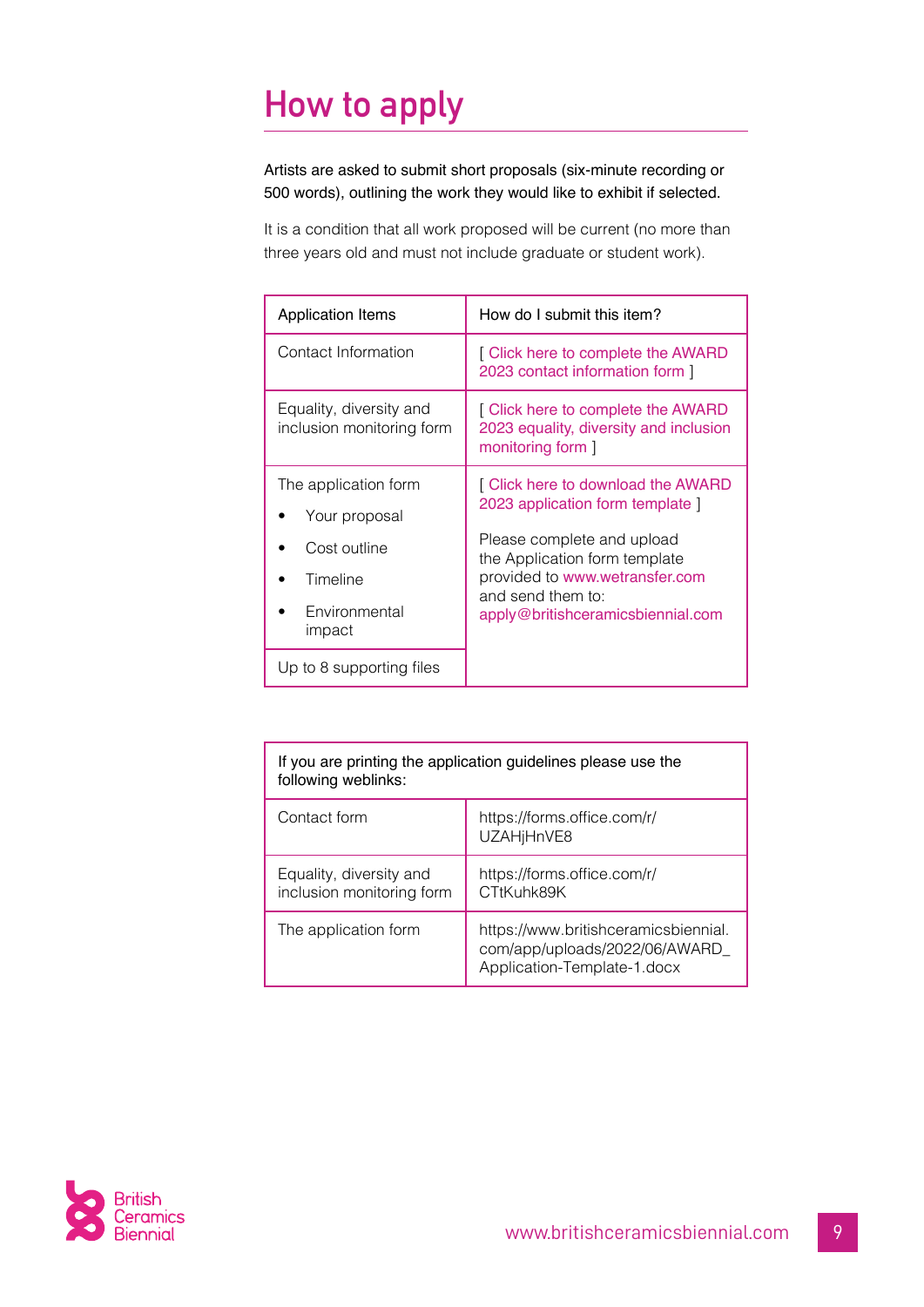# <span id="page-9-0"></span>**Application guidance**

#### The application form:

Please use the application form template as a guide. Submit the following items to [apply@britishceramicsbiennial.com](mailto:apply%40britishceramicsbiennial.com?subject=AWARD%202023%20Application) using [www.wetransfer.com](https://wetransfer.com):

- 1. Your proposal: In no more than six minutes or 500 words tell us about the work/s that you would like to exhibit in AWARD. Please use the following questions as a guide in telling us about your proposal:
	- i. What ideas would you like to explore?
	- ii. What form will it take?
	- iii. Why is it important for the work to be presented now?
	- iv. How will the work extend and develop your practice as an artist?

If you submit a sound or video recording please include the proposal questions in the recording. Please also share a weblink to this file when indicated in the application template. See Submitting an audio [or video proposal](#page-10-0) for further guidance.

- 2. Cost outline: Please list the costs involved in your proposal, income identified and if necessary, please indicate unidentified income. We know that artists may wish to propose work that will require additional funding or resource, however, this is not an expectation of the exhibition.
- 3. Timeline: Please share with us how you see the proposal coming together starting from the end of January 2023, please list key points, self-set deadlines demonstrating how you will meet the delivery deadline of August 2023.
- 4. Environmental impact: Please summarise the sustainable practices you are committed to or will commit to in your proposal for AWARD. This may include, for example, committing to low firings, recycling and reusing materials, using a green website host or using renewable energy sources in your studio.

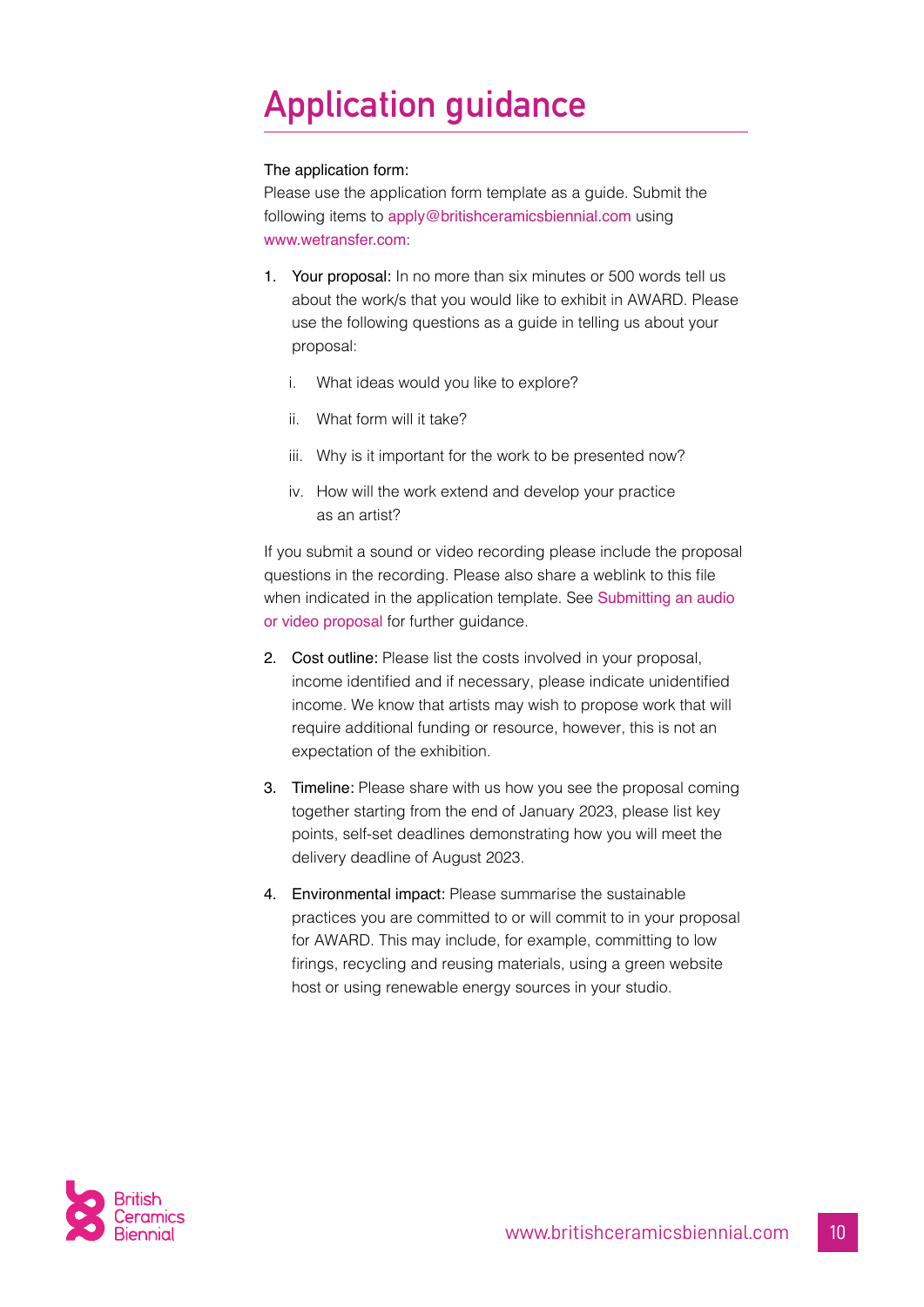#### Supporting material:

- 1. Please submit up to 8 supporting files to [apply@britishceramicsbiennial.com](mailto:apply%40britishceramicsbiennial.com?subject=AWARD%202023%20Application) using [www.wetransfer.com](https://wetransfer.com)
- 2. Supporting files can include photographs of existing work, illustrations of your proposal or recordings of planned or existing work
- 3. For example: one image = one file, one sound work = one file, one A4 illustration = one file.
- 4. Image quality should be min. 2,500 pixels wide, 300dpi and in JPEG form. Please share illustrations as JPEG or PDF. Please share weblinks to film and audio works via an online platform (YouTube or Vimeo for example). Please title your files with:
	- a. yourname worktitle year dimensions primarymaterialused
- 5. Work included in supporting files submitted must be made within the last three years.
- 6. Graduate or student work is not eligible.

#### <span id="page-10-0"></span>Submitting an audio or video proposal

Please use the questions listed in the Your Proposal section in the application form guidance as a guide in telling us about your proposal. Please include the proposal questions listed in the application form guidance in the recording, you can do this by yourself, someone else can ask you the questions in the recording or a BCB team member can ask you the questions and record your proposal on Zoom for your application.

In the proposal section of the application form template please share a link to your audio or video file (this can be shared as a link from: Dropbox, Google Drive, Vimeo or YouTube for example). Please ensure the recording of your proposal is clear and is not heavily produced. There will be no assessment of the production quality of audio or video recordings. Please ensure the audio or video length is no longer than six minutes.

Please provide a weblink to audio and video recordings in the application form. We need contact information, cost list and a timeline in written form, if BCB can transcribe this information for you, please email: [apply@britishceramicsbiennial.com](mailto:apply%40britishceramicsbiennial.com?subject=AWARD%202023%20Application)

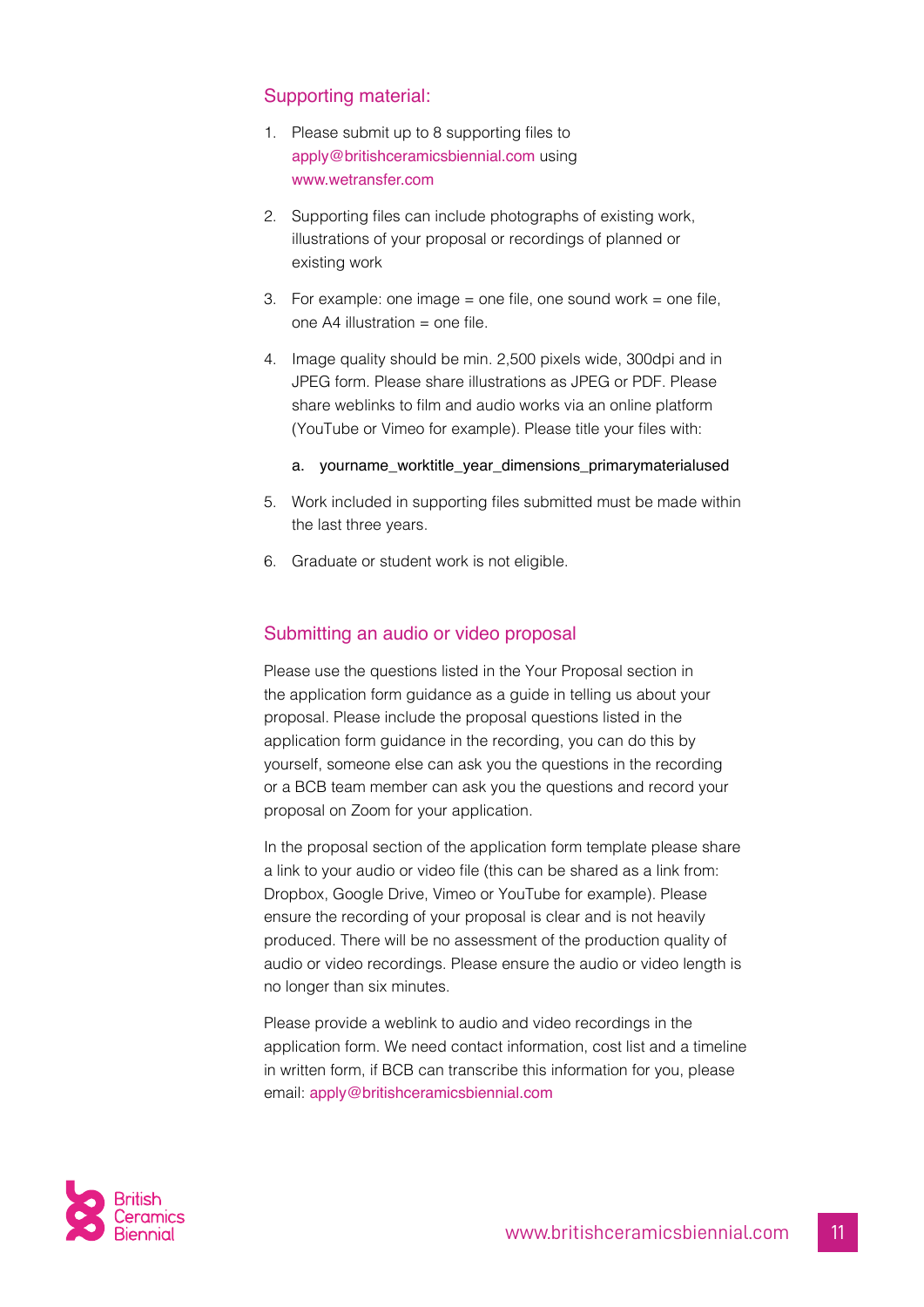### <span id="page-11-0"></span>**Diversity and inclusion**

We recognise that there is a lack of diversity in the ceramics sector and acknowledge that as an organisation we share responsibility in addressing systemic inequalities that persist. We need to increase representation of diverse artists and practice in our festival, exhibitions and events programmes.

We have a responsibility to artists working in clay and to the contemporary ceramics sector in addressing under-representation and the barriers in accessing opportunities to progress. We are taking actions to support an increase in applications from artists who feel their identity and background are under-represented. This includes better understanding who currently accesses information we distribute and how it is perceived, broadening the channels through which we communicate and offering access support options. We welcome conversations with those people with ideas and networks that might help us progress this work more quickly, please email [info@britishceramicsbiennial.com](mailto:info%40britishceramicsbiennial.com?subject=AWARD%202023%20Application%20Guidelines)

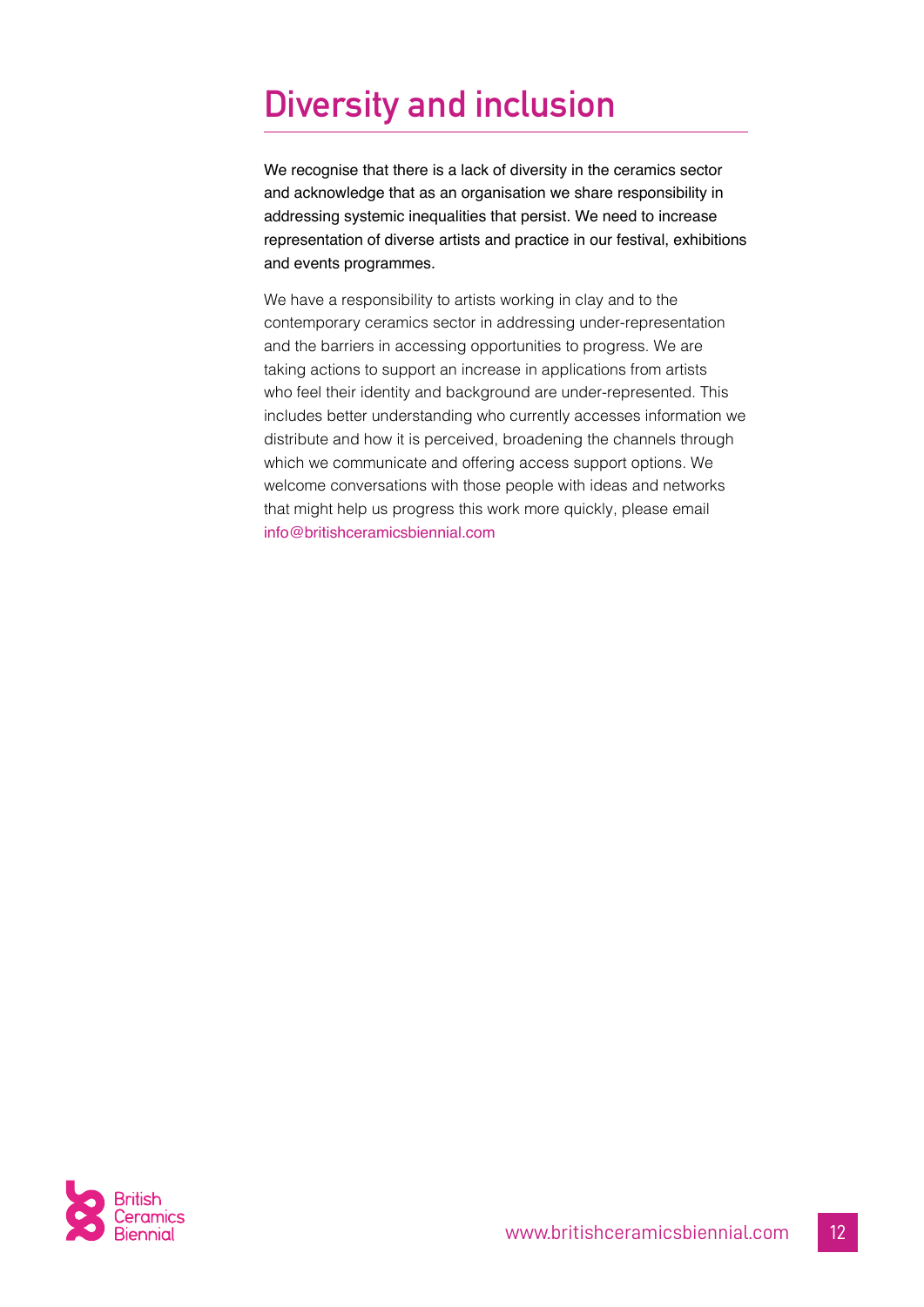### <span id="page-12-0"></span>**Frequently asked questions**

#### How do you define quality?

We define quality as the balance of artistic intention, the ability to realise and deliver on those intentions in physical form and to effectively communicate them with an audience.

#### What do you mean when you speak about creative risk taking?

We describe creative risk taking as a mixture of innovation and boldness to do something new.

#### Can the works I apply with be made with materials other than clay?

Yes, providing the primary medium is clay and the work is based on the exploration of ceramic process.

#### Do the images I submit need to be new work?

No — you can submit images of work up to three years old, excluding graduate and student work.

#### Is there a size restriction?

No, not at this stage — but please provide dimensions of all work submitted in the application form.

#### What media are eligible for entry?

All media are eligible providing the primary medium is clay and the work is based on the exploration of ceramic process.

#### Can I apply if I have been selected for previous AWARD exhibitions?

Yes.

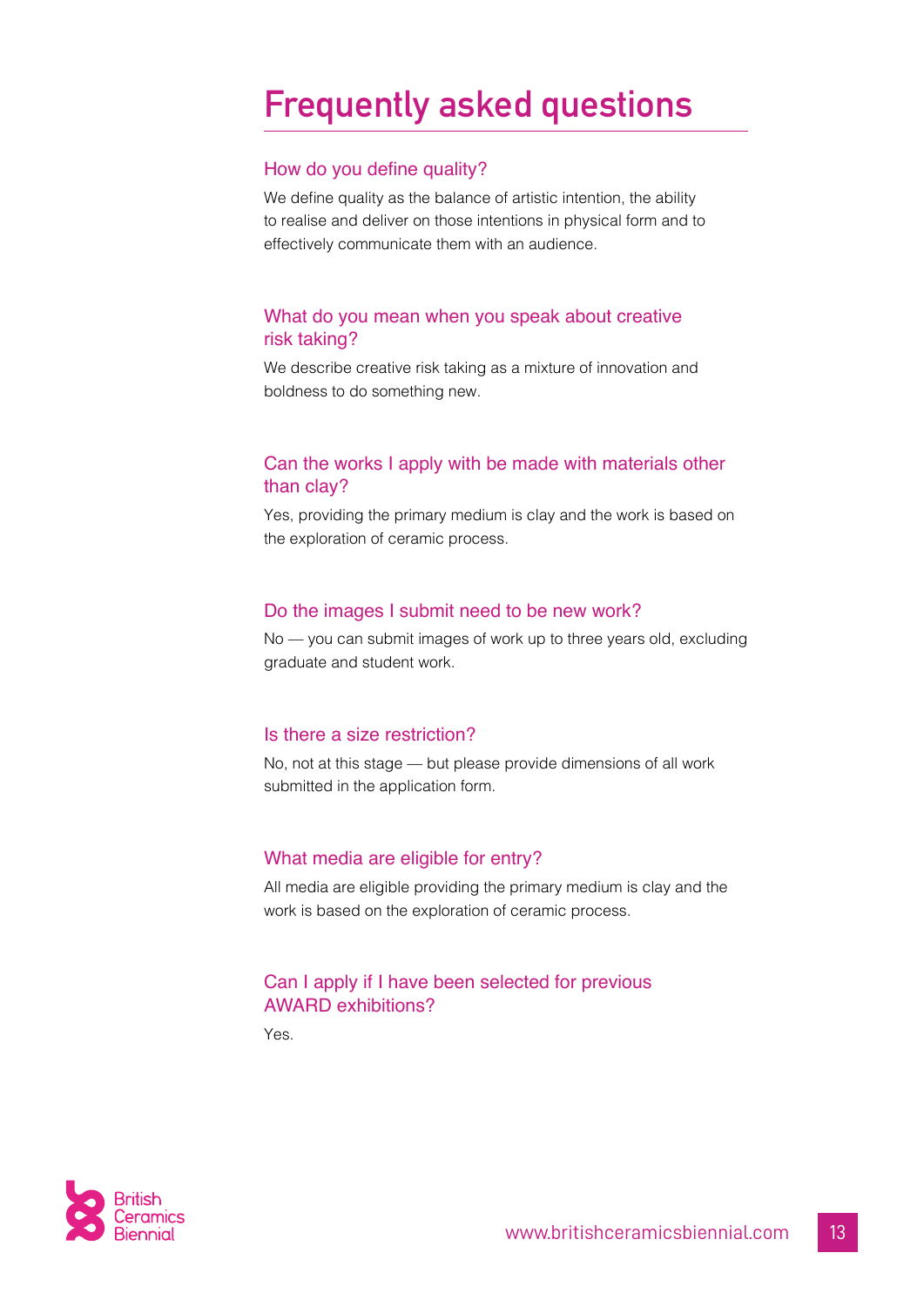#### I work as an in-house designer for a ceramics company. Can I apply as an individual?

Yes, with the permission of your employer and providing that you are the credited designer of the work submitted.

#### What should I include in my cost outline?

The application form template includes an example list of costs that may apply for your proposal. If applicable, your cost outline may include the costs involved in making your proposed work and installation of it, special display requirements, transport of work to the exhibition site, your travel costs and any other costs you see as connected with the proposed exhibit. Please also include income/ funds you have towards the cost of the work, income/funds you will apply for and income/funds that you don't have yet but will look for if shortlisted.

#### I'm having a problem accessing/sending my application! What do I do?

Please contact, email: [rhiannon@britishceramicsbiennial.com](mailto:rhiannon%40britishceramicsbiennial.com?subject=AWARD%202023%20%E2%80%93%20What%20do%20I%20do?) We are happy to help. Due to high quantities of applications being made leading up to the deadline we strongly advise that you make and send in your application well in advance of the deadline.

#### Is there any access support available for artists wishing to apply who require additional support in order to do so?

Yes. If you feel that you need access support, a BCB team member is available to help with your application. Please email: [apply@britishceramicsbiennial.com](mailto:apply%40britishceramicsbiennial.com?subject=AWARD%202023%20Application) to discuss how we can help you.

If you would prefer to, you can also submit your application as an audio or video recording in the application form. In the application form, where indicated, please share a link to your audio or video file (this can be shared as a link from: Dropbox, Google Drive, Vimeo or YouTube for example).